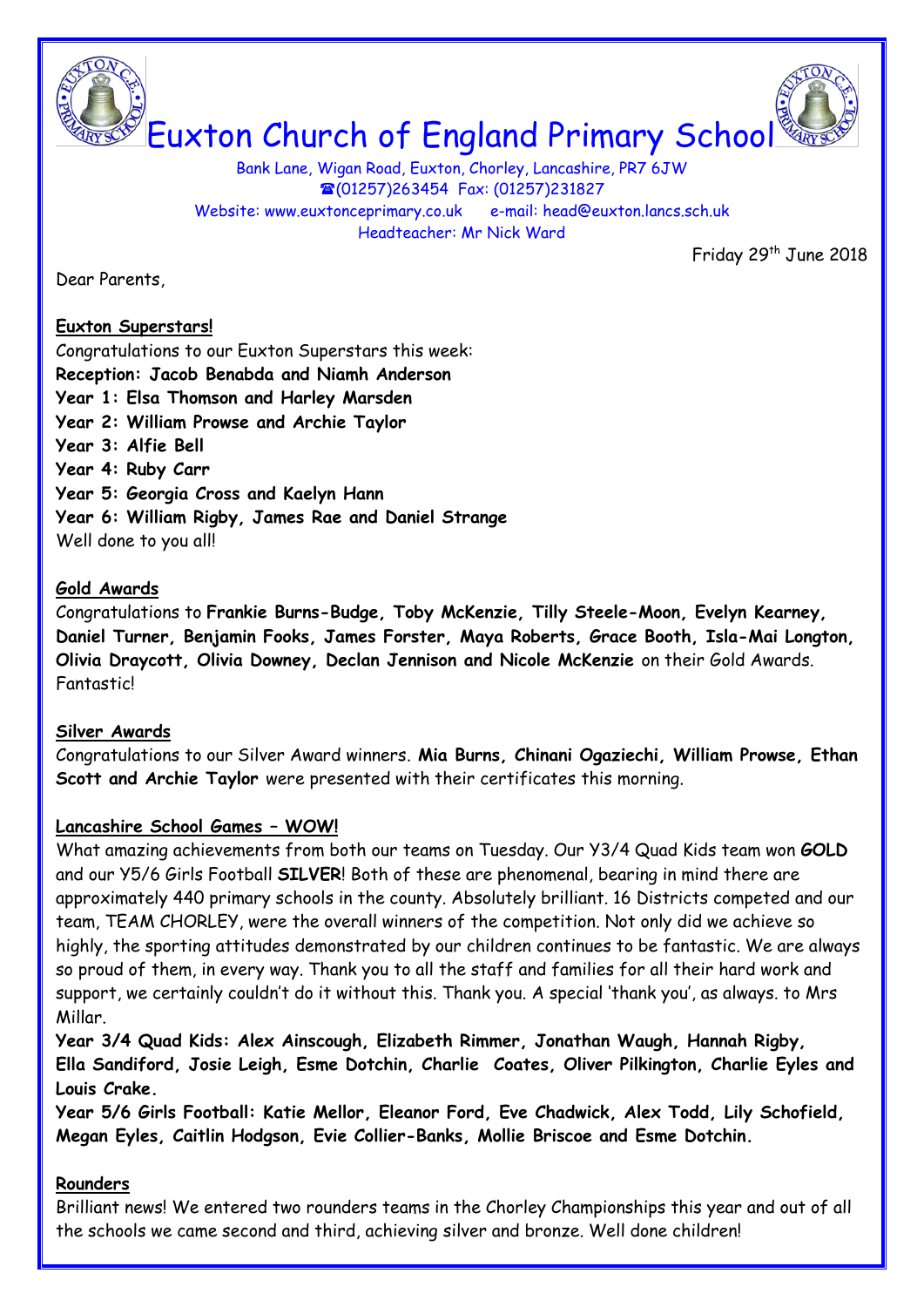# **Changes to the Start of the Day from September**

From September, the way the children start their school day will be changing. The start time will still be officially **8:55am** but the children will go straight into school as soon as they arrive **from 8:45am**. The teachers will be in the classrooms from that time to welcome them and they can settle down to their morning work straight away. As well as increase learning time I also hope it may help some of you who may need to get to work, etc and it may even help a bit with the parking issues. I will be moving slightly from my position so I will be in the yard if you would like to speak with me, and also to oversee the drop-offs. There will be no need for you to wait, although some of you may want to wait until your child has entered the building. Reception to Y3 will go in the doors straight to their rooms and Y4 to Y6 through the junior corridor doors. I am sure that this will be beneficial to all. Thank you for your support.

## **Holiday Homework**

Once again, we will not be setting 'formal' holiday homework this summer. Reading, spelling and timestables, etc. are always important to have time spent on them regularly and you will also receive a list of possible tasks/activities appropriate for your child. Please remember, these are entirely optional it is up to you, we are not expecting anything to be handed in. The only essentials from me are to have a good rest and enjoy a wonderful summer, with as many smiles and as much laughter as possible!

## **Reports**

Reports will be sent home next week. Thank you to the staff for their hard work and the time spent writing these. Please return the slip attached to confirm receipt of these and feel free to make any comments if you wish.

## **Miss Lewis**

Congratulations to Miss Lewis, who is expecting a baby in January. I am sure you will join us all in wishing her the very best. Miss Lewis will be with us until Christmas, when she will begin her maternity leave. A separate letter has been sent home today to the parents of the children who will be in her class next year.

## **Spirituality Day**

What a lovely day we had! Thank you to Jo Snape, the Diocesan Adviser, for sharing so many great ideas with our children and staff. The children all explored prayer in different ways, including paint, beach balls, globes, hands, treasure boxes and bubble wrap, to name but a few! Each class had a very special time indeed.

## **'Bugsy Malone' – THURSDAY 12th July**

Year 6, supported by Year 5 are looking forward to performing 'Bugsy Malone' next week. The whole school will be watching the dress rehearsal next Wednesday afternoon and the ticket-only adult performances are at 2pm and 6pm next Thursday. I can't wait! As always there will be a raffle to help fund the wonderful costumes.

## **Fairtrade Tuck Shop**

Our School Council, supported by Miss James and Cath Greenlees, will be holding a 'Fairtrade Tuckshop' next Friday (13th) at morning break. If the children would like to buy something to either have at break, or to take home to share then they are very welcome to do so. They will probably need 50p, but please don't send any more than £2 in. Thank you. We would like to continue working hard on raising awareness of Fairtrade and hope that we can extend this next year too.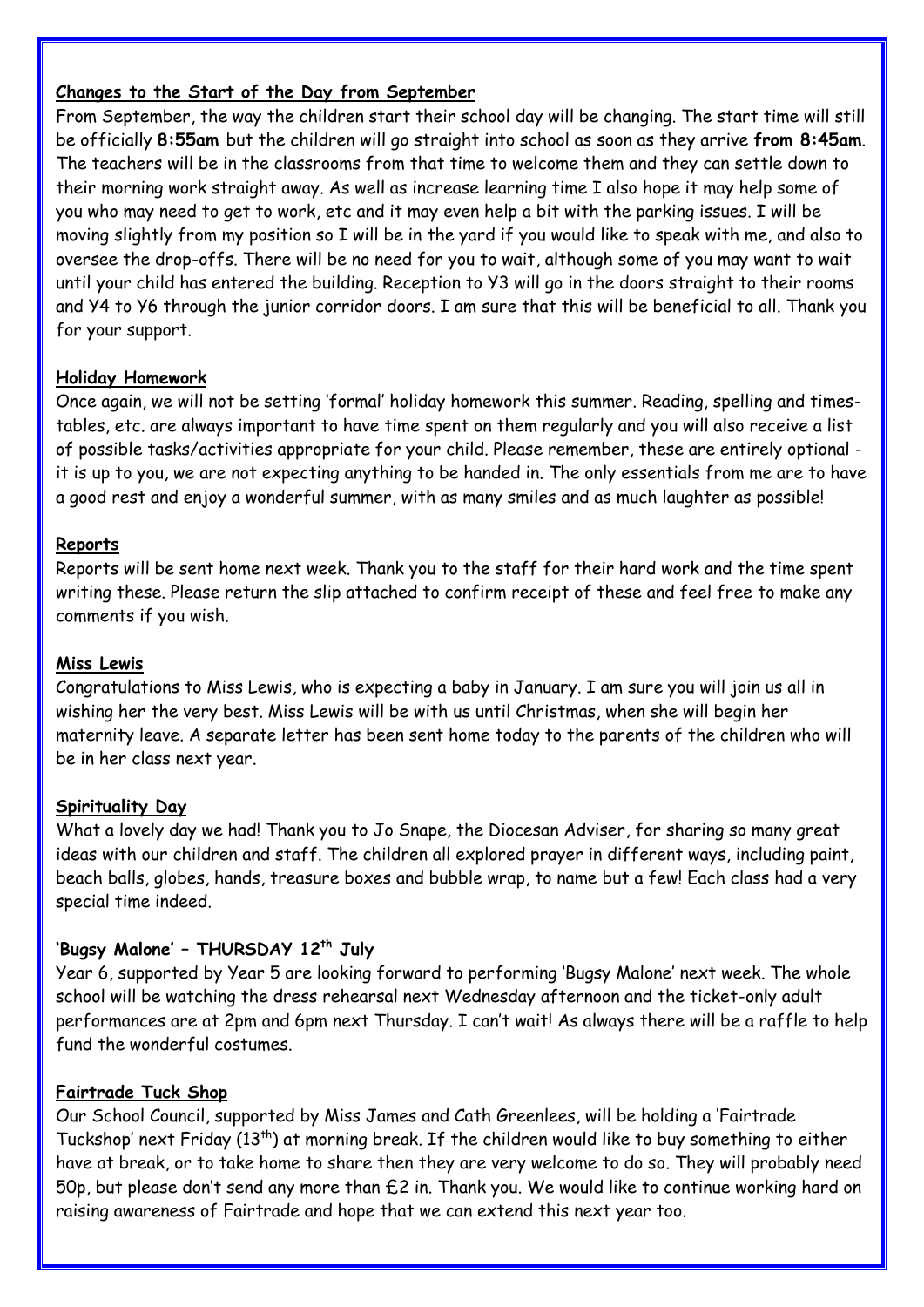## **Move-Up Morning**

The children had a lovely morning in their new classes this week. They all seemed to make a great first impression! Please remember the teachers are always happy to chat with you if you have any concerns or queries. If you feel you would like to chat with your child's new teacher about anything before summer then please just let us know.

## **No Celebration Worship Next Week**

There will be no celebration worship next Friday morning. Anyone celebrating a birthday from tomorrow (7<sup>th</sup>) to 19<sup>th</sup> July will have their special moment at our Leavers' and Celebration Worship on Thursday 19<sup>th</sup> July. Thank you.

#### **Activities after school**

Girls' football - last session Monday  $9<sup>th</sup>$  July Rounders – this has now finished Athletics - last session Tuesday  $10<sup>th</sup>$  July High5's - last session Wednesday  $11<sup>th</sup>$  July Boys' football – this has now finished Taekwando - last session Monday  $16<sup>th</sup>$  July

**Clubs and activities for the Autumn Term will be listed in the Newsletter when we return in September.** 

#### **Monies Owing**

Next Thursday 12<sup>th</sup> July is the last day for monies to be banked until September when we go live with Parent Pay. If you owe for dinners, out of school club etc. please forward the cash or cheque payable to 'LCC' as soon as possible to the school office. Thank you.

## **Euxton Gala Day 2018**

It would be lovely to see you at Euxton Gala Day tomorrow, **Saturday July 7th 2018,** at the earlier time of **12:00pm.** As usual, this event takes place at our school.

#### **Parent Pay**

You should have all received your personalised letter about Parent Pay. Please activate your account as soon as possible, ready for our September start. There is nothing to pay until we 'go live' on 4<sup>th</sup> September so if you notice any amounts on the account please ignore these as they will disappear once it has been activated. If you have any questions please do not hesitate to contact us.

## **Leavers' Disco Friday 13th July 7-9pm Years 4-6**

We are all looking forward to this lovely occasion next Friday. Thank you to our PTFA for organising this. We are asking that the children **DO NOT** bring mobile phones to this. There is no reason for them to do so, we want them to socialise and have fun, which I am sure you fully agree with! There will be opportunities at the start for you to take some photos if you wish.

#### **Family Fun Day**

This Sunday 8th July between 12 and 4pm, there is a Family Fun Day at Euxton Cricket Club, Balshaw Lane, raising money for Royal Preston Neonatal Ward and Lancashire MIND. There will be craft stalls, refreshments, games, inflatables and more. For further details please contact [Hayley.heaps@rsmuk.com](mailto:Hayley.heaps@rsmuk.com)